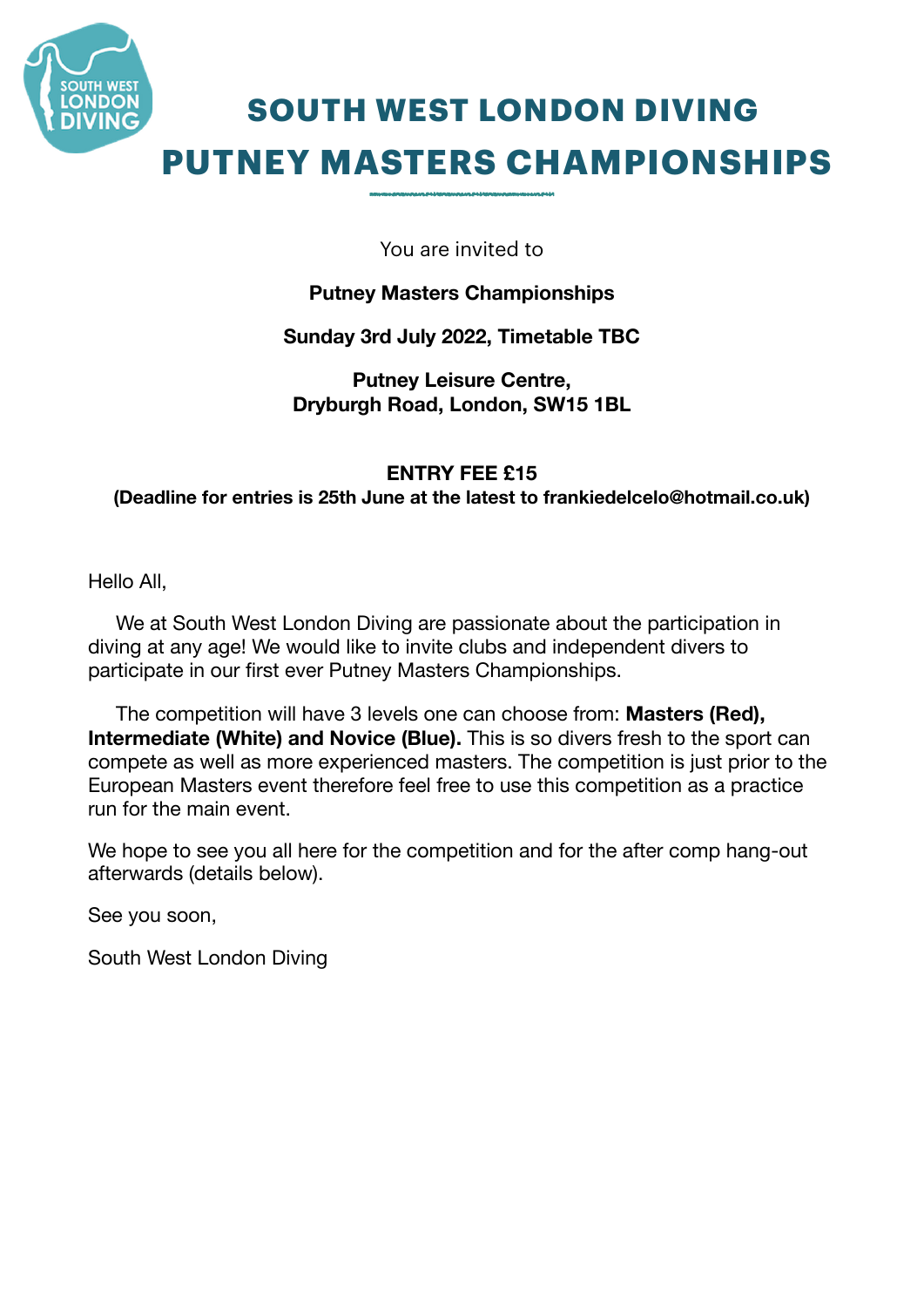

## **CONDITIONS**

## **Competition Conditions - BLUE**

| Category      | <b>Age Group</b>                                                                          | <b>Dive List</b>                                                                                         | <b>DD</b>                                                                | <b>Conditions</b>                                                                                     |  |
|---------------|-------------------------------------------------------------------------------------------|----------------------------------------------------------------------------------------------------------|--------------------------------------------------------------------------|-------------------------------------------------------------------------------------------------------|--|
| <b>Novice</b> | 16-29                                                                                     | 1. 1m dive from List A<br>2. 1m dive from List A<br>3. 3m lineup from List B<br>4. 3m lineup from List B | 1. FINA DD<br>2. FINA DD<br>3. DD given<br>below<br>4. DD given<br>below | • Repeats permitted for dives<br>but using a different shape<br>• NO repeats permitted for<br>lineups |  |
|               | $30 - 39$                                                                                 |                                                                                                          |                                                                          |                                                                                                       |  |
|               | $40 - 49$                                                                                 |                                                                                                          |                                                                          |                                                                                                       |  |
|               | 50-59                                                                                     |                                                                                                          |                                                                          |                                                                                                       |  |
|               | $60 (+)$                                                                                  |                                                                                                          |                                                                          |                                                                                                       |  |
|               | LIST A - 101a, 101c, 101b, 201a, 201c, 201b, 301c, 301b, 401c, 401b                       |                                                                                                          |                                                                          |                                                                                                       |  |
|               | LIST B - 3M LINEUPS: 10b (dd 1.2), 11c (dd 1.2), 11b (dd 1.3), 20a (dd 1.4), 20c (dd 1.4) |                                                                                                          |                                                                          |                                                                                                       |  |

| <b>Competition Conditions - WHITE</b> |                                                                                                                                                                |                                                                                                                                           |                                                                              |                                                                                                                                                                                                                        |  |
|---------------------------------------|----------------------------------------------------------------------------------------------------------------------------------------------------------------|-------------------------------------------------------------------------------------------------------------------------------------------|------------------------------------------------------------------------------|------------------------------------------------------------------------------------------------------------------------------------------------------------------------------------------------------------------------|--|
| Category                              | <b>Age Group</b>                                                                                                                                               | <b>Dive List</b>                                                                                                                          | <b>DD</b>                                                                    | <b>Conditions</b>                                                                                                                                                                                                      |  |
| <b>Intermediate</b>                   | $16 - 29$                                                                                                                                                      | 1. 1m dive from List C<br>2. 1m dive from List C<br>3. 3m dive from List C<br>4. 3m dive from List C<br>5. 3m or 5m Lineup from<br>List D | 1. FINA DD<br>2. FINA DD<br>3. FINA DD<br>4. FINA DD<br>5. DD given<br>below | • Repeat permitted for dives<br>but using a different shape<br>$\cdot$ At least 2 groups must be<br>covered; forward and<br>backward lineups are also<br>considered as forward and<br>backward groups<br>respectively. |  |
|                                       | $30 - 39$                                                                                                                                                      |                                                                                                                                           |                                                                              |                                                                                                                                                                                                                        |  |
|                                       | 40-49                                                                                                                                                          |                                                                                                                                           |                                                                              |                                                                                                                                                                                                                        |  |
|                                       | $50 - 59$                                                                                                                                                      |                                                                                                                                           |                                                                              |                                                                                                                                                                                                                        |  |
|                                       | $60 (+)$                                                                                                                                                       |                                                                                                                                           |                                                                              |                                                                                                                                                                                                                        |  |
|                                       | LIST C - 101a, 101b, 101c, 102c, 102b, 201a, 201c, 201b, 202c, 202b, 301a, 301c, 301b, 302c,<br>302b, 401a, 401c, 401b, 402c, 402b, 5111d, 5122d, 5211d, 5223d |                                                                                                                                           |                                                                              |                                                                                                                                                                                                                        |  |
|                                       | LIST D - 3M LINEUPS: 10b (dd 1.2), 11c (dd 1.2), 11b (dd 1.3), 20a (dd 1.4), 20c (dd 1.4)                                                                      |                                                                                                                                           |                                                                              |                                                                                                                                                                                                                        |  |
|                                       | <b>LIST D</b> - 5M LINEUPS: 10b (dd 1.3), 11c (dd 1.3), 11b (dd 1.4), 20a (dd 1.5), 20c (dd 1.5)                                                               |                                                                                                                                           |                                                                              |                                                                                                                                                                                                                        |  |

## **Competition Conditions - RED**

| Category       | <b>Age Group</b>                                                          | <b>Dive List</b>                                                                          | <b>DD</b>                | <b>Conditions</b>                             |
|----------------|---------------------------------------------------------------------------|-------------------------------------------------------------------------------------------|--------------------------|-----------------------------------------------|
| <b>Masters</b> | 16-29                                                                     | 1. $1m$ dive                                                                              | 1. FINA DD               | • NO repeats permitted for Age                |
|                | 30-39                                                                     | 2.1m dive<br>3. 3m dive                                                                   | 2. FINA DD<br>3. FINA DD | Groups 16-59yrs<br>Repeats permitted for Age  |
|                | $40 - 49$                                                                 | 4. 3m dive<br>$5.5m$ dive $*$                                                             | 4. FINA DD<br>5. FINA DD | Groups 60+ yrs<br>• At least 3 groups must be |
|                | $50 - 59$                                                                 | $6.5m$ dive <sup>*</sup>                                                                  | 6. FINA DD               | covered; this also includes                   |
|                | $60 (+)$                                                                  | *60+ years age group<br>can forgo the 5m dives<br>and choose an extra 2<br>from 1m or 3m. |                          | arm stand on platform.                        |
|                | *These are all optional dives; there is no DD limit or maximum rotations. |                                                                                           |                          |                                               |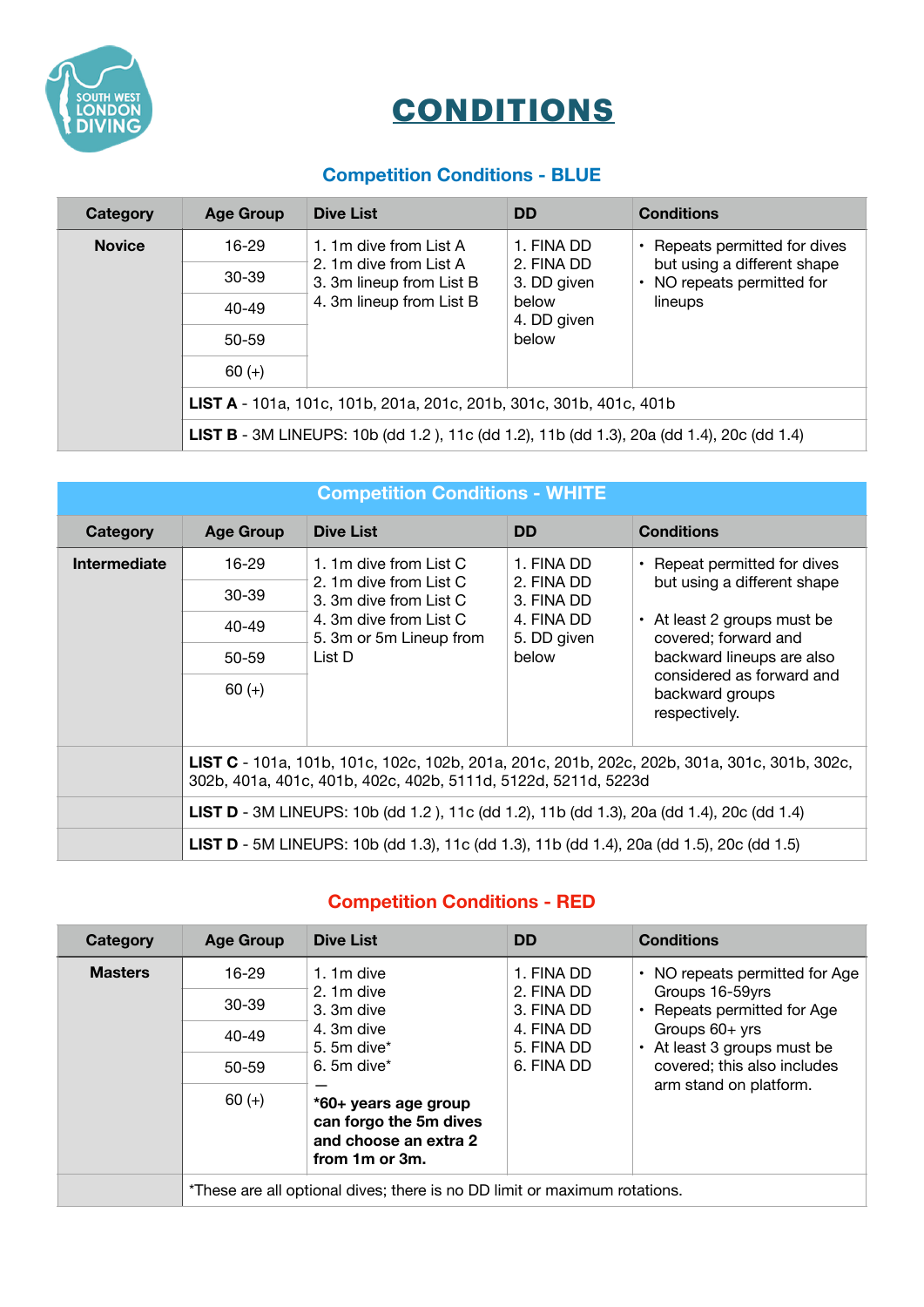#### **Age Groups**

Age group is determined as age of diver by December 31st 2022. Divers can compete at 15years old so long as they would be 16years old by the end of the year. Dependent on number of entries and time schedule, age groups above 60years+ will also be split i.e. 60-69, 70-79, 80+.

#### **Dive sheets**

Dive lists will need to be submitted to dive recorder prior to the event. More details will follow in regards to this at a later stage.

#### **Timetable**

The competition will finish at approximately 17.00 but the timetable will be confirmed in due time. Hopefully we are able to finish before then so that we can all begin to enjoy ourselves at the after comp hang out.

#### **After Comp Hang-out**

We will be heading over the road from the pool to 'The Arab Boy' pub for some food and drinks after the competition. The gastropub has a beer garden which, weather permitting, will be open for us. The establishment will be awaiting us from after the final event of the day.

The Arab Boy, 289 Upper Richmond Rd, London SW15 6SP

#### **Photography**

Flash photography is not permitted during the performance of a dive as this can be distracting to the diver and could lead to an accident.

#### **Emergency/Evacuation**

In the unlikely event of an emergency it may be necessary to evacuate the building. Please follow instructions from the venue's staff and meet organisers. For your safety, familiarise yourself with the nearest emergency exit. If you have children with you please be aware of their whereabouts at all times

#### **Parking**

There is a car park on site which is available but limited, there is road parking around the venue on local residential roads which are not permitted on Sundays. However, these and the centre are both now in the ULEZ zones.

#### **Train stations**

Nearby are Putney station or East Putney station which are a 10 minute and 15-minutes walk away respectively.